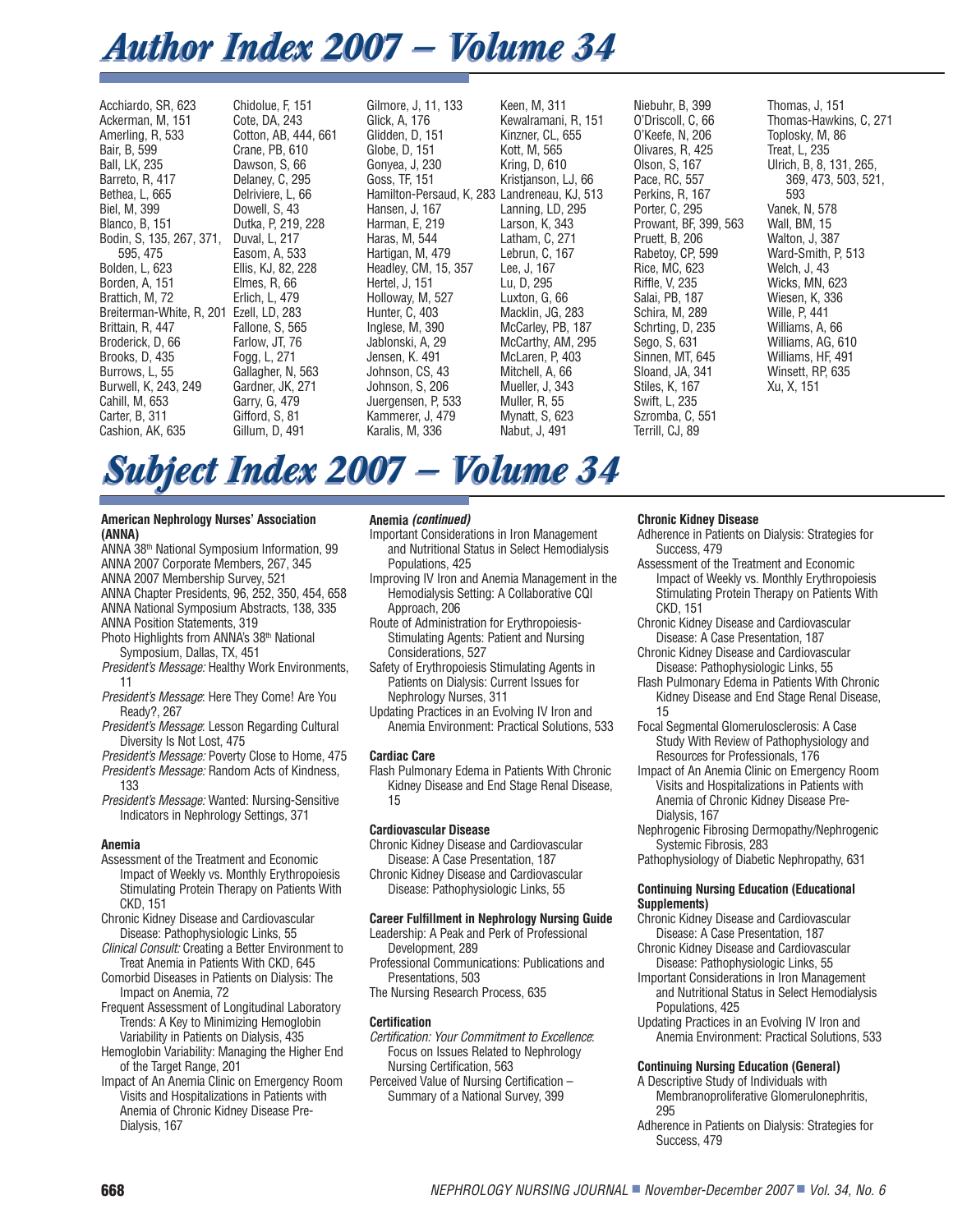#### **Continuing Nursing Education (General) (continued)**

- Assessment of the Treatment and Economic Impact of Weekly vs. Monthly Erythropoiesis Stimulating Protein Therapy on Patients With CKD. 151
- Blood Pump Speed vs. Actual or "Compensated" Blood Flow Rate, 491

Fatigue in African American Women on Hemodialysis 610

- Fidelity of Using a Personal Digital Assistant to Self-Monitor Diet and Fluid Intake: A Pilot Study, 43
- Flash Pulmonary Edema in Patients With Chronic Kidney Disease and End Stage Renal Disease, 15
- Impact of An Anemia Clinic on Emergency Room Visits and Hospitalizations in Patients with Anemia of Chronic Kidney Disease Pre-Dialysis, 167
- Nephrogenic Fibrosing Dermopathy/Nephrogenic Systemic Fibrosis, 283
- Nephrology Nurses' Perspectives on Difficult Ethical Issues and Practice Guideline for Shared Decision Making, 599
- Perceptions of Adult Patients on Hemodialysis Concerning Choice Among Renal Replacement Therapies. 513
- Prayer Warriors: A Grounded Theory Study of American Indians Receiving Hemodialysis, 377
- Sodium Profiling: The Key to Reducing Symptoms of Dialysis?, 403
- The Multidimensional Characteristics of Symptoms Reported by Patients on Hemodialysis, 29
- The Relationship Between Nurses' Perception of the Hemodialysis Unit Work Environment, Nurse Turnover, and Patient Satisfaction and Hospitalizations, 271
- Von Hippel-Landau Disease: An Overview, 390

#### **Continuous Quality Improvement**

- Blood Pump Speed vs. Actual or "Compensated" Blood Flow Rate, 491
- Improving IV Iron and Anemia Management in the Hemodialysis Setting: A Collaborative CQI Approach, 206

#### **Continuous Renal Replacement Therapies**

Controversies in Nephrology Nursing: Who Should Provide Continuous Renal Replacement Therapies?, 228

#### **Cultural Diversity, International Issues**

- Development of a Donor Driven Assessment Protocol in Western Australia Based on Experiences of Living Renal Donors, 66
- Fatigue in African American Women on Hemodialysis, 610
- From the Editor: Poverty and Human Development – A Global and a Local Issue, 593
- INSIGHT Potentially Prevents and Treats Depressive and Anxiety Symptoms in Black Women Caring for Chronic Hemodialysis Recipients, 623
- Prayer Warriors: A Grounded Theory Study of American Indians Receiving Hemodialysis, 377
- President's Message: Lesson Regarding Cultural Diversity Is Not Lost, 475
- President's Message: Poverty Close to Home, 475

#### **Departments**

Book and Media Reviews Critical Care Nursing Secrets, 86 Developing the Leader Within You, 578 Handbook of Dialysis, 447

Case Study

- Electroconvulsive Therapy in a Patient on Chronic Hemodialysis, 441
- End of Life Issues and Advance Care Planning in the Elderly Patient, 544 Hemolysis: A Hidden Danger, 219
- The Enigma of Nephrogenic Systemic Fibrosis, 76

Certification: Your Commitment to Excellence Focus on Issues Related to Nephrology Nursing Certification, 563

#### Clinical Consult

Creating a Better Environment to Treat Anemia in Patients With CKD, 645

Disaster Readiness: Lessons From Katrina, 82 Palliative Care in Patients with CKD, 551 Proximal Radial Artery Arteriovenous Fistulae

(PRA-AVF), 219

Treating Hyperparathyroidism with Cinacalcet Hcl (Sensipar®), 341

Controversies in Nephrology Nursing A Change in Adequacy Standards Could Create a Nightmare: Is It Necessary?, 653

- Has the CMS Rule of "4 Visits Per Month"
- Influenced Patient Outcomes?, 343 Who Should Provide Continuous Renal
- Replacement Therapies?, 228

Fistula First: Vascular Access Update A Multi-Center Perspective of the Buttonhole Technique in the Pacific Northwest, 235

From the Editor

- Art Buchwald: A Voice to Remember, 131 Change is Good! New CE Process Yields Positive
- Responses from NNJ Readers, 369 Healthy Work Environment Standards: Is Your
- Unit Up to Par?, 8 Improving Communications Yields Positive Results, 265
- Poverty and Human Development A Global and a Local Issue, 593

Preventing Errors by Eliminating Mistake-Prone Abbreviations, 473

Issues in Renal Nutrition

- Fluid Management in Patients on Hemodialysis, 557
- Medical Nutrition Therapy in Acute Kidney Injury, 444
- Medical Nutrition Therapy When Kidney Disease Meets Liver Failure, 661

Motivational Interviewing, 336

Nutrition and the Pediatric Patient With CKD, 89 Pica – Do You Know What Your Patients Are Eating?, 230

Practice Issues in Nephrology Nursing A Revised Nephrology Nurses' Clinical Ladder,

- 243
- Getting to Know You: A National View of Acute Renal Care, 565
- Understanding the eGFR, 655

President's Message Healthy Work Environments, 11 Here They Come! Are You Ready?, 267 Lesson Regarding Cultural Diversity Is Not Lost, 475 Poverty Close to Home, 475

President-Elect Message: Evidence and Nursing Informatics to Improve Safety and Outcomes, 135

Random Acts of Kindness, 133 Wanted: Nursing-Sensitive Indicators in Nephrology Settings, 371

Professional Issues Building Bridges, 665 Keeping Your Elbows Off Your Career Table, 357

The Management Corner Conflict Resolution, Delegation, Evaluations, Resources: An Overview, 249

The Patient Perspective

Patients Helping Patients: The Renal Support Network, 81

What's New in Nursing and Health Care?, 449

#### **Educational Supplements**

- Chronic Kidney Disease and Cardiovascular Disease: A Case Presentation, 187
- Chronic Kidney Disease and Cardiovascular Disease: Pathophysiologic Links, 55
- Comorbid Diseases in Patients on Dialysis: The Impact on Anemia, 72
- Development of a Donor Driven Assessment Protocol in Western Australia Based on Experiences of Living Renal Donors, 66
- Frequent Assessment of Longitudinal Laboratory Trends: A Key to Minimizing Hemoglobin Variability in Patients on Dialysis, 435
- Hemoglobin Variability: Managing the Higher End of the Target Range
- Important Considerations in Iron Management and Nutritional Status in Select Hemodialysis Populations, 425
- Improving IV Iron and Anemia Management in the Hemodialysis Setting: A Collaborative CQI Approach, 206
- Route of Administration for Erythropoiesis-Stimulating Agents: Patient and Nursing Considerations, 527
- Safety of Erythropoiesis Stimulating Agents in Patients on Dialysis: Current Issues for Nephrology Nurses, 311
- Updating Practices in an Evolving IV Iron and Anemia Environment: Practical Solutions, 533

#### **Emergency Preparedness**

Clinical Consult: Disaster Readiness: Lessons From Katrina, 82

#### **End-of-Life Issues**

Case Study: End of Life Issues and Advance Care Planning in the Elderly Patient, 544

Clinical Consult: Palliative Care in Patients with CKD, 551

Nephrology Nurses' Perspectives on Difficult Ethical Issues and Practice Guideline for Shared Decision Making, 599